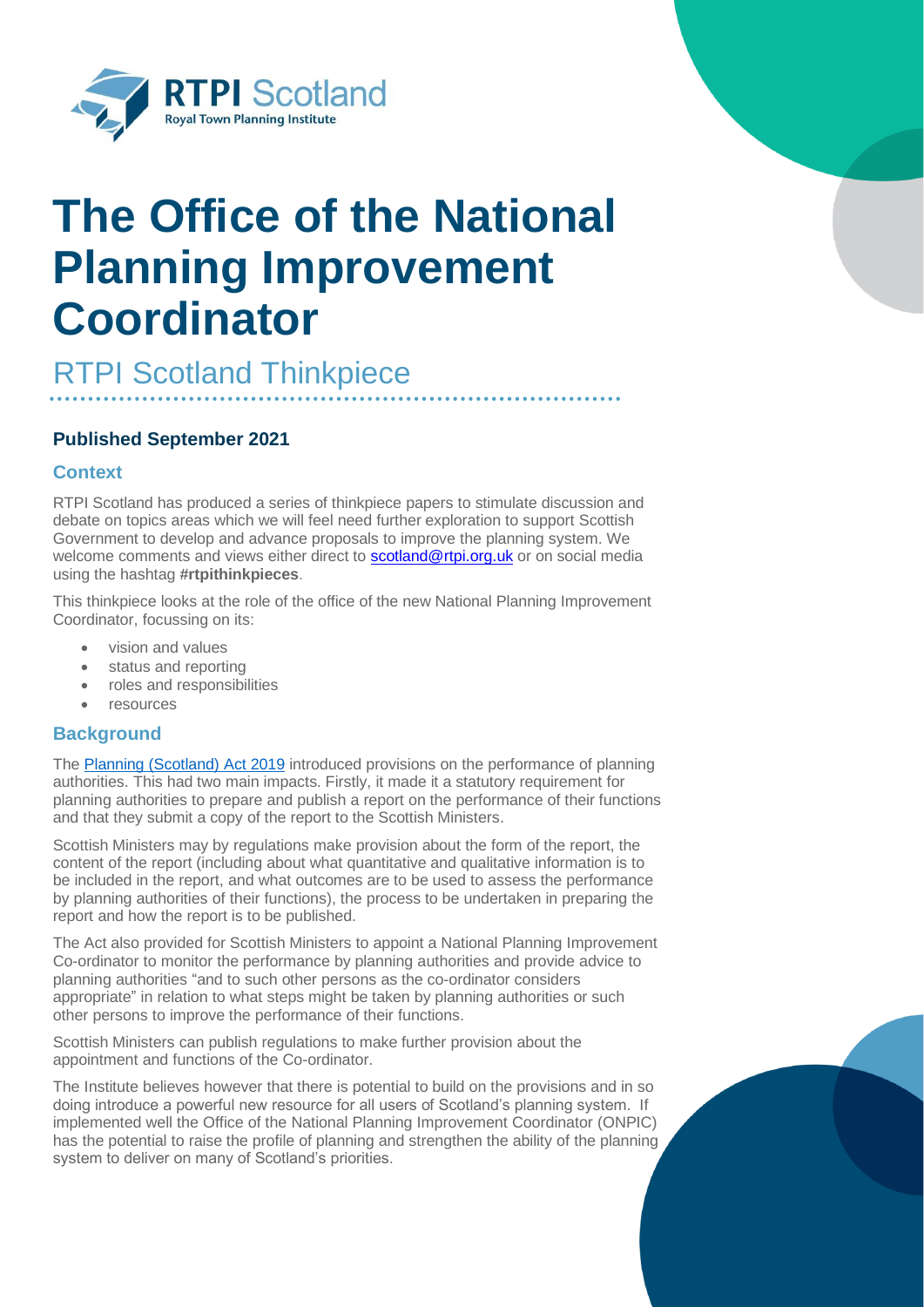

# **Vision**

From the outset RTPI Scotland believes that it is essential that the vision and values for the ONPIC are agreed collectively. We consider that the vision should be based upon:

- striving to ensure that the Scottish planning is world leading in providing a high performing, efficient and effective service for all engaged
- a culture of continuous improvement is embedded in planning authorities
- a collaborative, inclusive and constructive approach to performance improvement is taken by all stakeholders in the planning service

We believe that it should work to values that ensure that it:

- can provide independent views based upon sound professional judgement and evidence
- is open and transparent in undertaking its work
- is inclusive, constructive, and collaborative in undertaking its functions

# **Status and Reporting**

## **Status and Position**

RTPI Scotland is firmly of the view that the ONPIC should be an independent 'planning champion', equipped to provide peer support to planners and other users of the system working in local government, national government, agencies, the private and the third sectors.

We believe that this role should take a positive approach to working alongside planners across sectors and specialisms to improve performance throughout the planning system, not just in local authorities. The Institute maintains that the perception of the independence of the role, not just from local government but other users of the planning system, including the development industry and community interests, will be crucial to its success. We therefore urge the government to consider creating an independent appointment where 'ownership' should be shared collectively by all users of the planning services. A possible precedent is the [Scottish Roads Works Commissioner](https://roadworks.scot/index.php/home) which is an independent public official established under section 16 of the Transport (Scotland) Act 2005 and is accountable to the Scottish Ministers and ultimately the Scottish Parliament.

Given this we believe that there is a need to ensure that there is a transparent appointment process through the public appointments process. Although the lead officer in ONPIC may need to be approved by the Minister they should have the freedom to highlight the role and impact of all those organisations engaged in the planning system, not just planning authorities.

## **Reporting and Management**

## *Line Management*

The reporting lines of the ONPIC will be a factor in perceptions around its independence and neutrality. As stated earlier we believe that there is a need for it to be independent of government and therefore it should not be line-managed by the Chief Planner or anyone on government. However, it is considered that Scottish Government Planning and Architecture Division should act as its sponsor within Scottish Government as is the case with, for example, Architecture + [Design Scotland.](https://www.ads.org.uk/) The ONPIC will have a role in assessing the performance of parts of Scottish Government and its agencies, so these arrangements are important in ensuring that there are no conflicts, or perceived conflicts, of interests.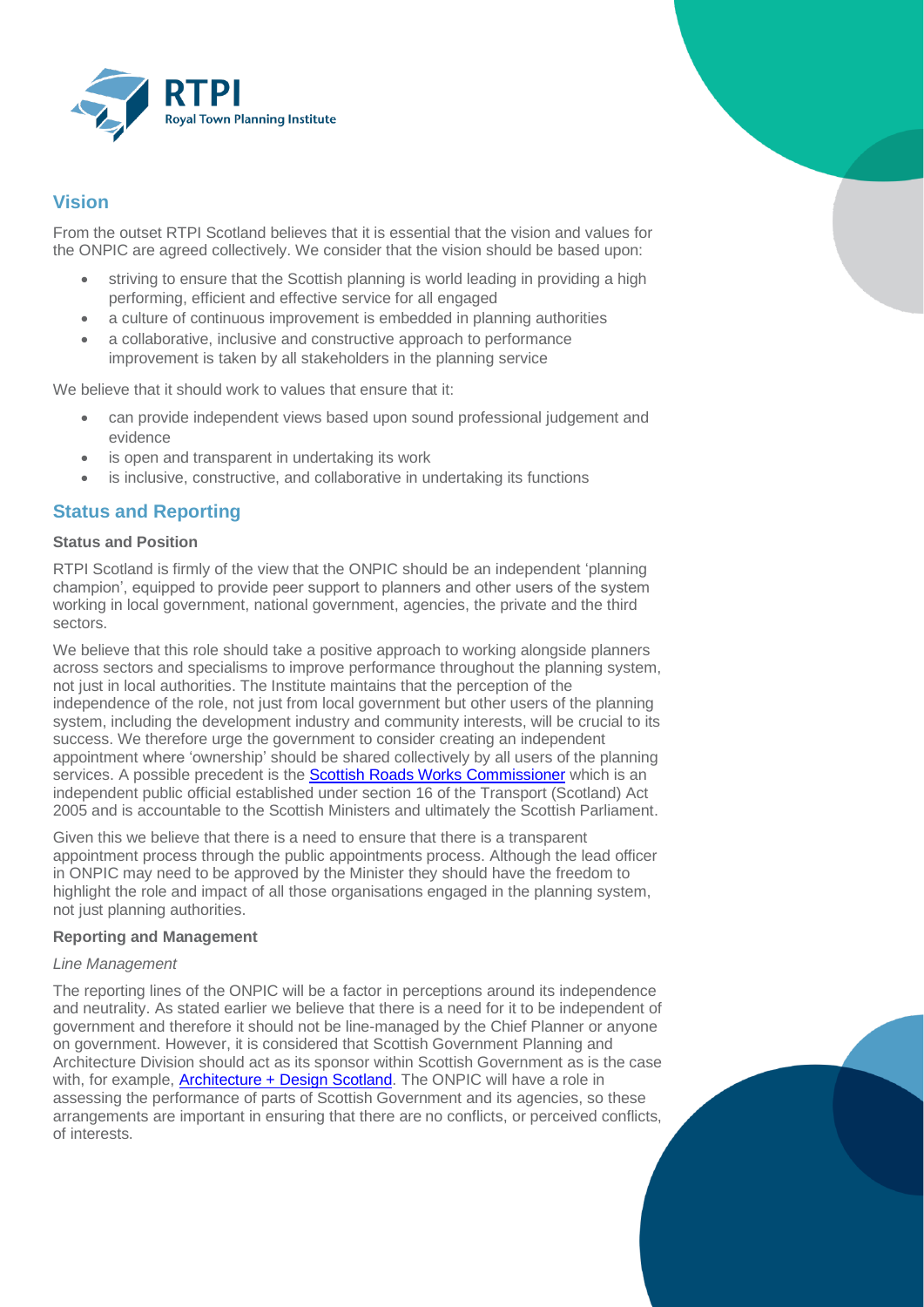

## *Reporting*

The Scottish Government and COSLA currently jointly chair the High-Level Group on Planning Performance which has members from [Heads of Planning Scotland](https://hopscotland.org.uk/) (HOPS), RTPI, [Society of Local Authority Chief Executives](https://solace.org.uk/) Scotland (SOLACE), the Key Agencies [Group,](https://www.gov.scot/groups/key-agencies-group/) and th[e Society of Local Authority Lawyers & Administrators in Scotland](https://www.solarscotland.org.uk/) (SOLAR). It is considered that this group should continue to play a critical role when the ONPIC is established and that it will be the key reporting point.

However, the High-Level Group does not currently have representatives from all stakeholders in the planning service and RTPI Scotland is of the view that there is a need to broaden its 'ownership' to allow private sector and community interests to be heard.

# **Roles and Responsibilities**

The 2019 Planning Act legislates for each planning authority are to prepare a report on the performance of their functions annually. They are obliged to submit a copy of the report to the Scottish Ministers and publish it. Scottish Ministers may by regulations make provision about the form of the report including about what quantitative and qualitative information is to be included in the report, and what outcomes are to be used to assess the performance by planning authorities of their functions.

The Act sets out the key responsibilities of the office of ONPIC to:

(a) monitor the performance by planning authorities of their functions, and

(b) provide advice to planning authorities, and to such other persons as the coordinator considers appropriate, in relation to what steps might be taken by planning authorities or such other persons to improve the performance of their functions.

RTPI Scotland believes the role should be a supportive one, acting as a critical friend to all those involved in planning including those form the public, private and third sectors. The role should explicitly not be about 'naming and shaming' organisations or individuals where improvements could be made. Rather, we believe that there are opportunities and challenges arising around the operation of ONPIC to constructively support continuous improvement. This should focus around:

- **Assessment**
- Supporting improvement
- Sharing good practice

## **Assessment**

There are a few key questions we believe need to be made clear:

- What approach should be taken towards assessment?
- How is success measured?
- What is the audience for ONPIC's work?

# *Approach*

The ONPIC will have an important role in defining what constitutes 'good' or 'poor' performance and what level of 'poor' performance will justify intervention. We are of the view that the assessment process should not take a binary 'pass/ fail' approach but must be seen as an opportunity to improve performance and to identify how this can be done through agreeing improvement plans where necessary. This approach can build upon current practice where planning authorities publish a **Planning Performance Framework** (PPF) report annually. The PPF, introduced by planning authorities in 2012, was developed by HOPS, in conjunction with the Scottish Government. The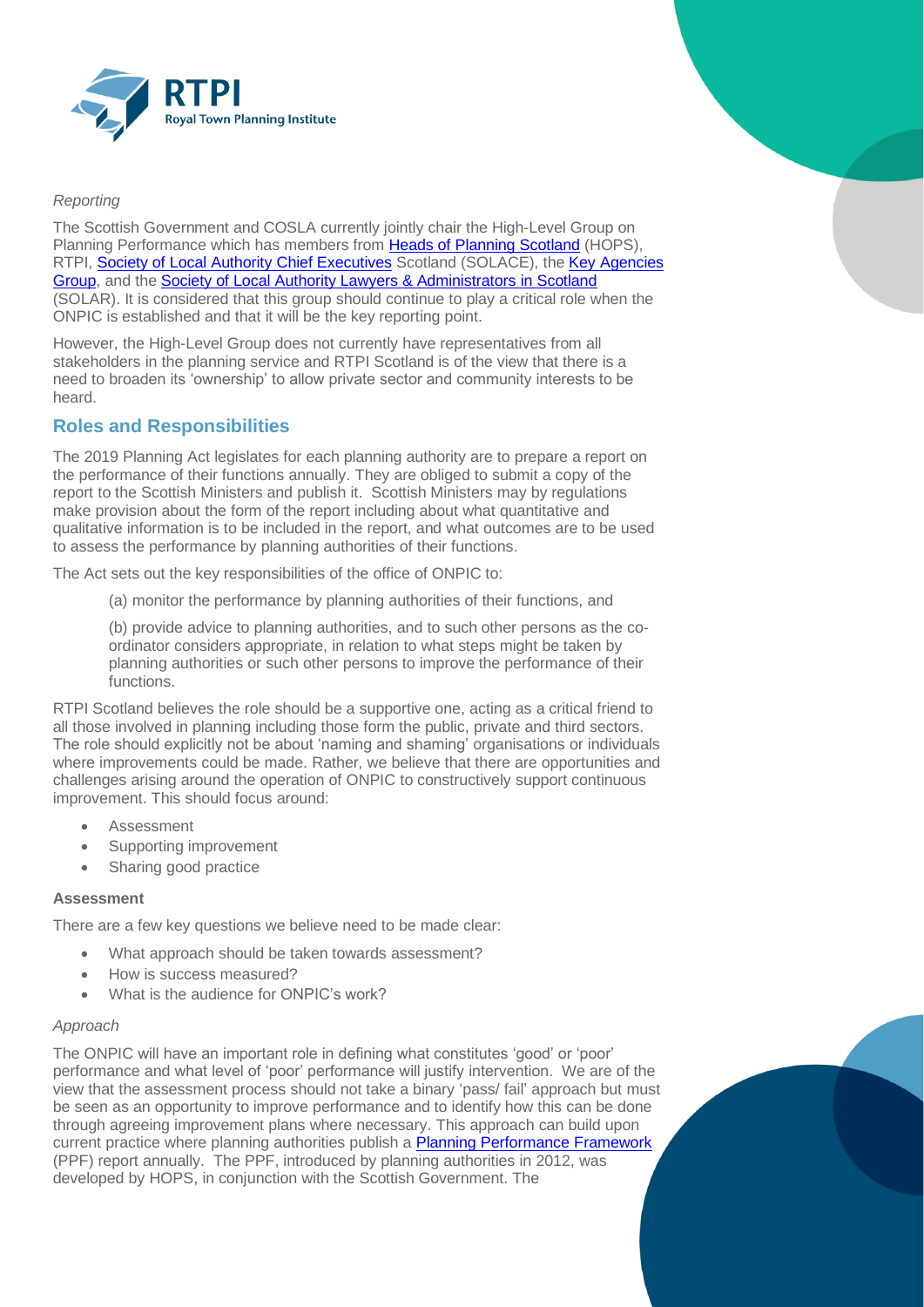

Framework captures key elements of a high-performing planning service and comprises a mix of qualitative and quantitative performance measures that provide a toolkit of indicators. It offers a balanced measurement of the overall quality of each planning service and is used to promote continuous improvement. This process is managed by HOPS and includes benchmarking and peer review processes to highlight best practice and improvement.

All thirty-four planning authorities and seven key agencies prepare a PPF report, receiving feedback on their reports from the Scottish Government. PPF reports assess performance against a set of fifteen Performance Markers agreed by the High-Level Group on Planning Performance.

The PPF document can be used as promotional tool or an audit document or both. It is encouraged that local authority leadership is consulted to get a steer on how they envisage the PPF to be used. Many authorities take their PPF report to committee. HOPS recommend the report is taken to committee after feedback has been provided by the Scottish Government.

The PPF defines and measures how a planning authority is achieving a high-quality planning service. The report begins with a qualitative story of that year's performance supported by case studies. The information and policy that sits behind this performance story is then included prior to the considering of what improvements are desired in the coming year. It then provides more measured information on the authorities' work programmes called National Headline Indicators (NHI). This is followed by the Scottish Government Annual Official Statistics for that Authority. It ends with a snapshot of the workforce and planning committee meeting information for that planning authority. The PPF report is split into seven parts:

- Part 1: Qualitative Narrative and Case Studies
- Part 2: Supporting Evidence
- Part 3: Service Improvements
- Part 4: National Headline Indicators (NHI)
- Part 5: Official Statistics
- Part 6: Workforce Information
- Part 7: Planning Committee Information

RTPI Scotland is of the view that the current PPF model is a useful foundation for a future agreed assessment criteria and framework, though we believe that this should move away from measuring outputs towards a more outcomes and impacts based approach. This is discussed in more detail below.

We do not believe that the ONPIC should have direct responsibility for receiving and assessing complaints about the performance of planning authorities. It is envisaged that as part of any assessment there will be opportunities for the users of that service to engage.

There are other avenues where people can raise points of concern such as the Scottish [Public Services Ombudsman](https://www.spso.org.uk/) and the RTPI for complaints regarding members who are accused of breaching the Institute'[s Code of Professional Conduct.](https://www.rtpi.org.uk/news/2020/january/code-of-professional-conduct/#:~:text=RTPI%20members%20are%20bound%20by%20a%20Code%20of,setting%20out%20required%20standards%20of%20practice%20and%20ethics.) There will be a need to maintain a clear separation between the RTPI's role in upholding professional standards, and the Coordinator's role in evaluating and supporting the performance of the system.

## *Measurement*

In terms of assessing the performance of planning authorities, RTPI Scotland believes that there is a need to shift away from an approach broadly based on the speed of decision making. Good planning goes well beyond processing planning applications and includes development planning and enforcement. It is also important to move towards measuring the quality of the outputs and outcomes from the planning system.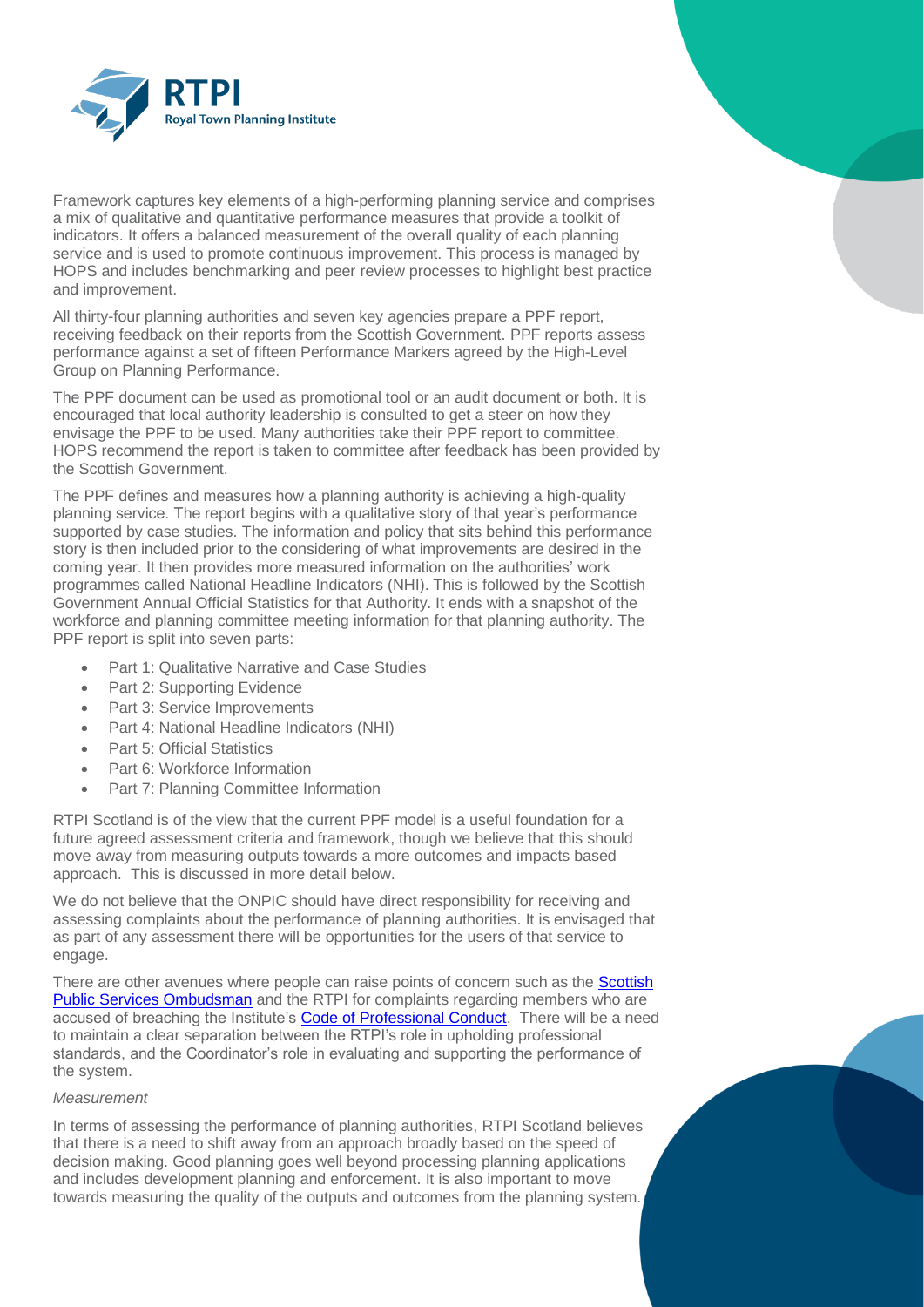

It has been helpful, therefore that Scottish Government has been a co-funder of research commissioned by the RTPI to consider how local authorities can measure the outcomes of planning. [Measuring What Matters: Planning Outcomes Research](https://www.rtpi.org.uk/research/2020/november/measuring-what-matters-planning-outcomes-research/) means going beyond simple metrics like speed of processing applications and number of housing units delivered and assessing planning in terms of placemaking aspirations and social, economic, and environmental value, to track and improve the impact of planning.

This reviewed the context and needs of planning jurisdictions across the UK and Ireland, identifying guiding principles, developing a toolkit, and then contextualising, testing, and refining that toolkit. It has resulted in the publication of a report and series of toolkits which can be adapted by local planning authorities across the UK and Ireland to improve their outcome measurement.

The **Scottish toolkit** was tested in Scotland and the ONPIC should look to work with planning authorities, Scottish Government, key agencies and others to explore how it can be implemented as part of the move towards outcome-focussed performance management and assessment.

## *Audience*

It should also be borne in mind that ownership of the planning system does not just sit with local authority planning services, but planners working across the public, private and third sectors, and indeed all those organisations who interact with planning services. Given this, RTPI Scotland is of the view that the ONPIC should look to engage with key stakeholders including Scottish Government, its agencies and the Department of Planning and Environmental Appeals, as well as those regularly engaging with the planning system including agents, consultants, and developers. Authorities' planning performance can be influenced, constrained, or improved by the behaviours of applicants and agents. Lessons learned from such behaviours should be shared by the ONPIC. Any assessment should also share lessons for elected members.

There should also be a role for the ONPIC in assessing progress made by planning authorities in supporting ambitions to achieve government targets, those regarding net zero carbon.

## **Supporting improvement**

The effectiveness of the ONPIC will in part rest on to what extent the role supports all planners to develop the skills, behaviours and knowledge needed to deliver great places across Scotland. RTPI Scotland believes that ONPIC should take a constructive and supportive approach to assessing planning authorities to create a culture of continuous improvement.

## *Organisational Reviews*

RTPI Scotland is of the view that there is an important role for the ONPIC in not only assessing performance but working with planning authorities (and others) to identify the steps to be taken improve. We believe that this needs to be taken forward in a collaborative and supportive manner.

We cannot see any value in taking and 'inspector calling' approach where planning authorities feel that they are being audited. A more mature and sophisticated process that is based upon conversation and dialogue around self-assessment would be a more effective approach.

There should be a role of the ONPIC to constructively challenge the self-assessment and/ or progress being made on identified improvement priorities. This should result in identifying agreed areas for improvement and discussion about what can be done to support the planning authority to make the changes necessary. This should involve the production of an agreed improvement plan clearly setting out what is expected of whom by when. As part of this the ONPIC should work with the planning authority to identify ways in which improvements can be undertaken which could include, for example,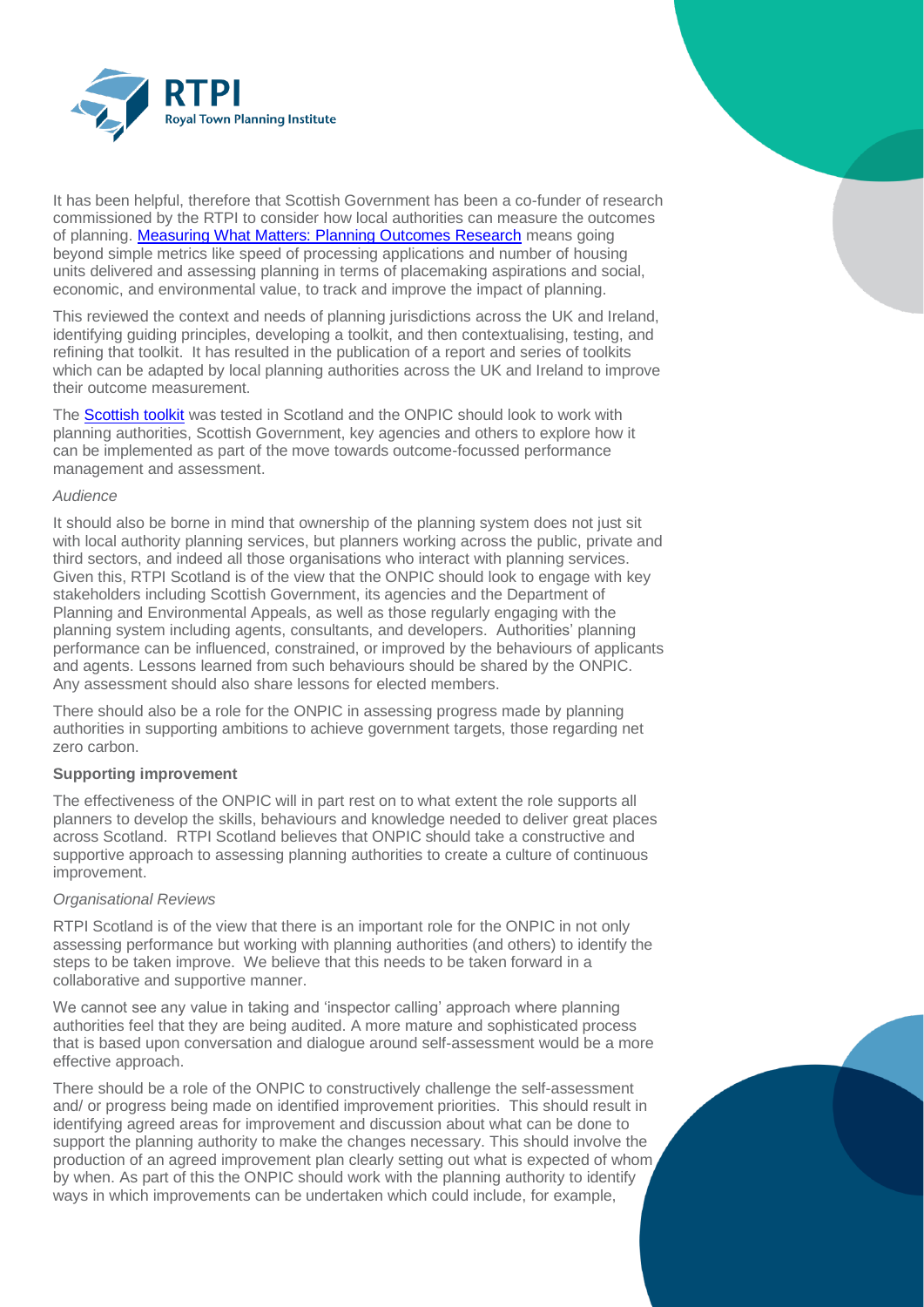

learning from other authorities, learning from examples of good practice, peer review, mentoring, behaviour change programmes or organisational development.

It is anticipated that the ONPIC will act as the signpost for much of this development and improvement work rather than being directly involved in its provision.

## *Thematic Reviews*

We wonder if there is scope for the ONPIC to undertake thematic scoping and assessment on key challenges faced across several geographies. This could provide a proactive trouble shooting approach to important issues identified, for example, form the ONPIC's annual report or discussion with stakeholders.

## **Good practice, Intelligence and Evidence**

The ONPIC will through its work gather a rich source of information and intelligence on good practice, lessons learned and emerging issues. It will also need to be familiar with the types of interventions that planning authorities will require to improve their performance. The ONPIC should make best use of what it gathers through its work and consider how best to use this to help support improvement.

## *Identifying and sharing good practice*

The [Developing Skills, Behaviours and Knowledge to Deliver Outcomes](https://www.gov.scot/binaries/content/documents/govscot/publications/corporate-report/2017/04/planning-review-developing-skills-behaviours-knowledge-report/documents/developing-skills-behaviours-knowledge-deliver-outcomes-pdf/developing-skills-behaviours-knowledge-deliver-outcomes-pdf/govscot:document/Developing%20Skills%20Behaviours%20and%20Knowledge%20to%20Deliver%20Outcomes.pdf) report written by RTPI Scotland for Scottish Government in 2017 highlighted the need to:

- Coordinate the gathering of information, intelligence, and good practice
- Share good practice, learning resources and platforms
- Signpost to events & training
- Matchmake and support collaboration between organisations
- Develop and deliver a multi-sector, multi-disciplinary transformational development programme aimed at changing behaviours.

We believe that there can be role for the ONPIC in this working with the Partners in Planning group and through exploring the future of the [Partners in Planning website](http://www.partnersinplanning.scot/) which aims to be a portal for good practice in planning across Scotland.

There are examples of inspection and performance development organisation establishing web portals for their resources and those from elsewhere that would be considered useful such as [Education Scotland national improvement hub.](https://education.gov.scot/improvement/)

## *Research, data, and evidence*

The data, evidence and intelligence collected by the ONPIC should be analysed, organised, and shared in a way that supports stakeholders in the planning service to be aware of issues, good practice, and evidence.

There is data collected across Scottish Government, HOPS, RTPI and other organisations that is useful in establishing trends and providing a picture of the current situation in relation to, for example, number of planning applications, progress on development plans, resourcing and speed of decision making. The Annual PPFs provide a very rich source of information and data. RTPI Scotland would like to see the ONPIC take a central role in the analysis of these in providing a coordinating role for data gathering, analysis and sharing key statistics and trend. We believe that as part of this there are significant opportunities in linking the ONPIC's work into the Scottish [Government's digital planning transformation strategy and transformation programme.](https://www.transformingplanning.scot/digital-planning/scotlands-digital-strategy-for-planning/)

RTPI Scotland also thinks that the ONPIC could the natural home for commissioning research to support performance improvement and to explore how to tackle emerging issues which have been identified through its assessment work.

The ONPIC should publish an annual report setting out what it has done through the year, the themes and challenges that have emerged and the lessons that it has learned.